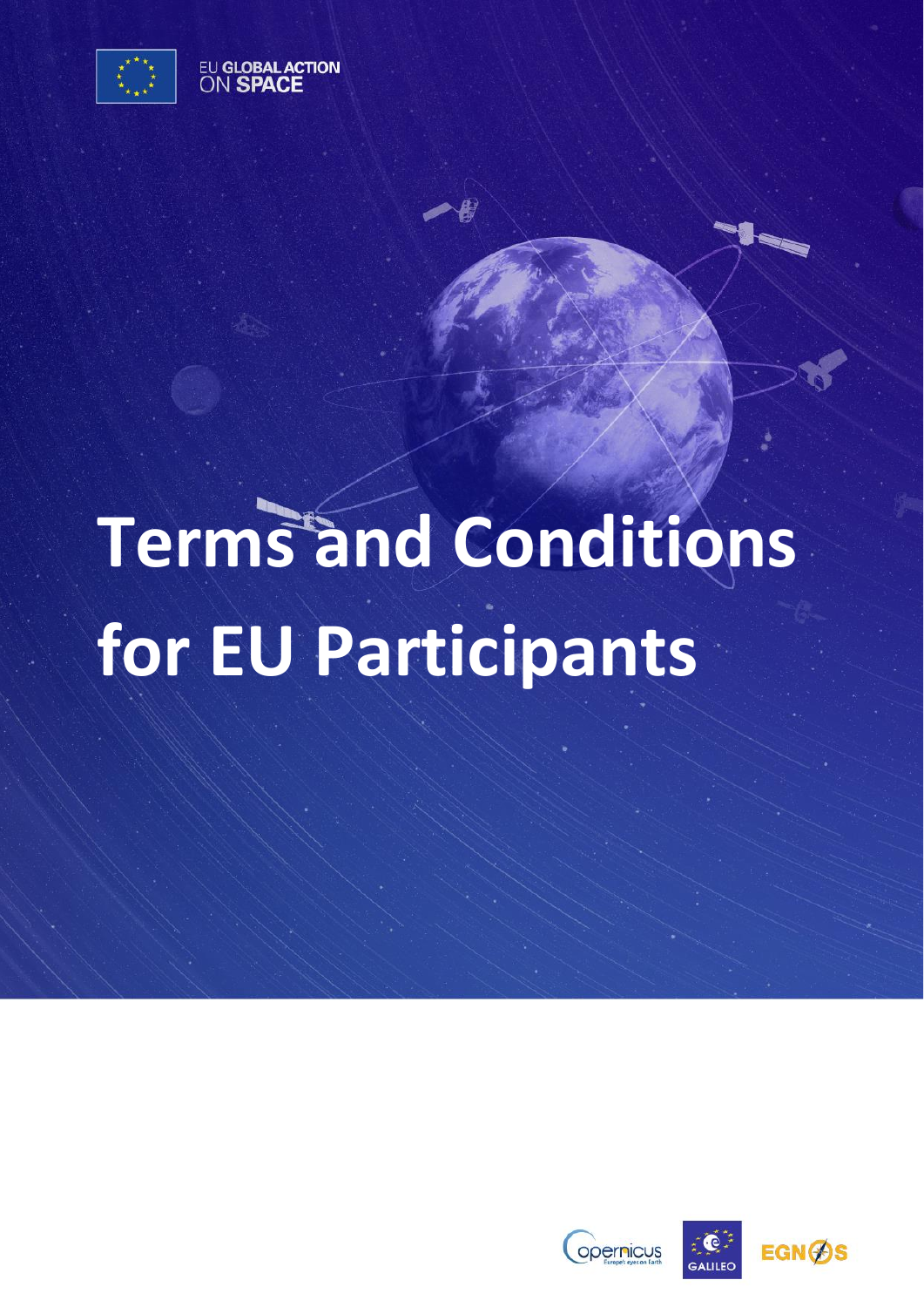

# **Contents**

|   | 1.1 |  |  |
|---|-----|--|--|
|   | 1.2 |  |  |
|   | 1.3 |  |  |
|   |     |  |  |
| 3 |     |  |  |
| 4 |     |  |  |
| 5 |     |  |  |
| 6 |     |  |  |
|   |     |  |  |
| 8 |     |  |  |
| 9 |     |  |  |
|   |     |  |  |
|   |     |  |  |
|   |     |  |  |
|   |     |  |  |
|   |     |  |  |
|   |     |  |  |
|   |     |  |  |



Promoting the European Union Space Programme



--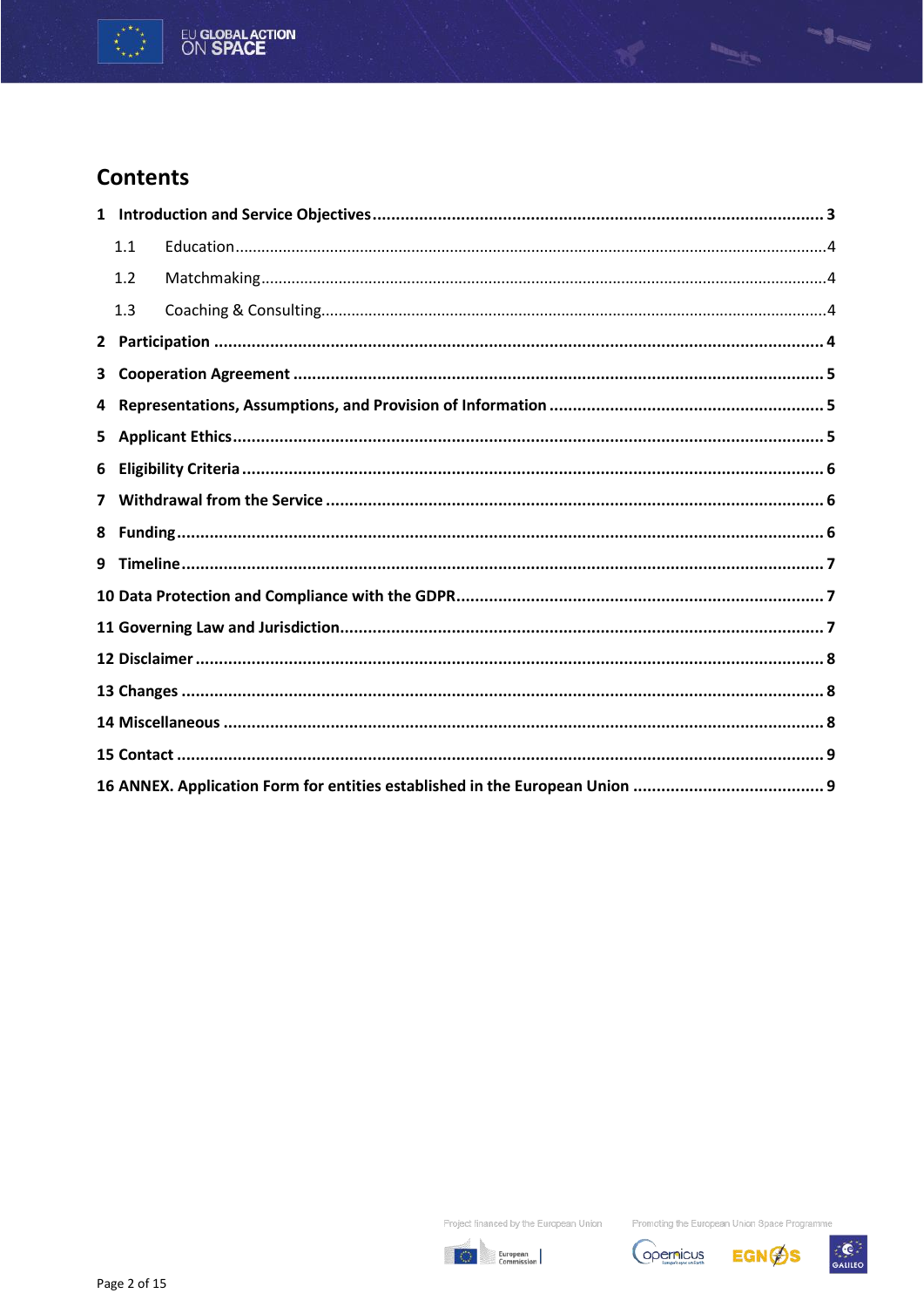

# <span id="page-2-0"></span>**1 Introduction and Service Objectives**

Please read the Terms and Conditions for EU Participation ("EU Terms", "Terms and Conditions") carefully before:

• Applying for the Business Coaching Service as an EU entity or SME through the Service's Open Calls ("the Open Call") via the EU Global Action on Space platform (the platform),

The Business Coaching Service (further "the Service"), including its components such as the Open Call and Webinars, is an integral part of the EU Global Action on Space project initiated and funded by the European Commission (further "the EC"), Service for Foreign Policy Instruments (FPI).

The Service's open calls will be conducted on the public part of the platform (further "public part" or "webpage"). The application process will be managed through the closed part of the platform (further "closed platform") as well as all related Business Coaching Service activities.

The EU Global Action on Space is implemented by a consortium of legal entities consisting of:

- Roland Berger GmbH lead (Germany)
- RHEA Systems S.A (Belgium)
- MCI Benelux SA (Belgium)
- Ingeniería de Sistemas para la Defensa de España S.A., S.M.E., M.P. (Spain)
- Pildo Consulting SL (Spain)
- AZO Anwendungszentrum GmbH Oberpfaffenhofen (Germany)

The Service is implemented by the consortium partner AZO Anwendungszentrum GmbH Oberpfaffenhofen (further "the Coordinator", "us", "we", "our"). The duration of the EU Global Action on Space project is from 1 June 2021 until 31 May 2024.

This Terms and Conditions apply to entities established in one of the following 27 European Union Member States:

Austria, Belgium, Bulgaria, Croatia, Cyprus, Czech Republic, Denmark, Estonia, Finland, France, Germany, Greece, Hungary, Ireland, Italy, Latvia, Lithuania, Luxembourg, Malta, Netherlands, Poland, Portugal, Romania, Slovakia, Slovenia, Spain, Sweden (further "EU entities").

For more information about additional eligibility criteria for EU entities, see paragraph 6.

The application for, access to, participation or involvement in the Service is conditioned on the acceptance of and compliance with these Terms. These Terms apply to all applicants to the Service. The applicants shall confirm that their company is registered in one of the 27 European Union Member States. Furthermore, the applicants shall be legally capable of entering into binding commercial contracts.

For entities established outside the EU (further "non-EU entities), please see the Terms and Conditions for non-EU Participants.

Project financed by the European Union









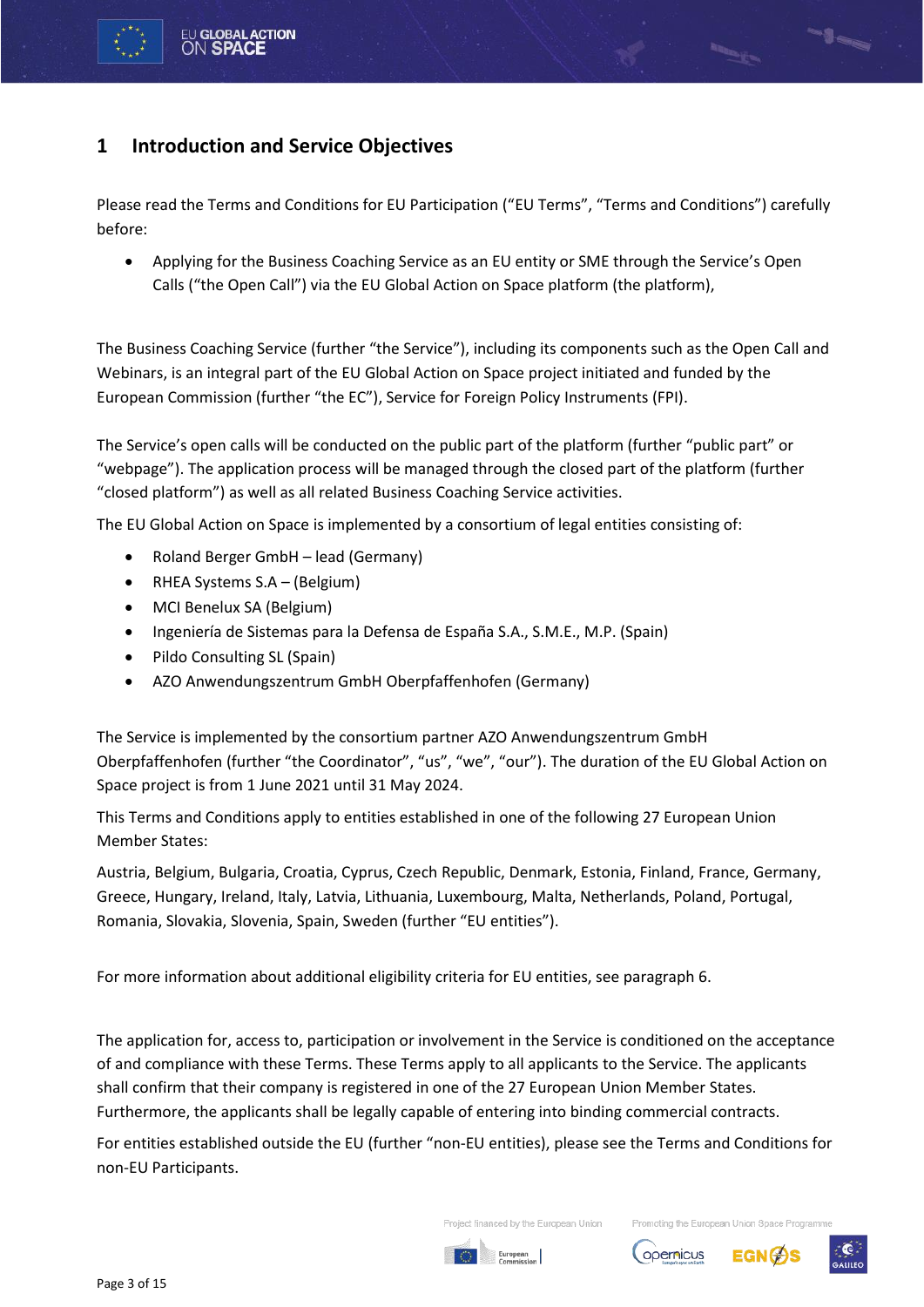

The Service is designed to help participating EU entities to find suitable international business partner(s) and support their cooperation by offering consulting and various support, leading to signing of a commercial cooperation agreement. For this purpose, a three-step process will be put in place, ensuring that the participants get the necessary knowledge about the EU Space Programmes, receive essential information about the region of interest, find the best suitable international partner(s) and secure individual coaching and consulting from the Service's Global Expert pool (see paragraph 1.3).

The ultimate objective of the participation in the Service is a closure of a commercial cooperation agreement between an EU and a non-EU entity.

The Service is built on three main pillars:

#### <span id="page-3-0"></span>**1.1 Education**

As the first pillar in the Service, EU entities will enter a training and education module. It has been created to help participating EU entities so close gaps in their internationalisation strategy related to a specific geographical region as well as prepare them for matchmaking with relevant non-EU partner entities.

#### <span id="page-3-1"></span>**1.2 Matchmaking**

After each open call cut-off date, there will be a matchmaking event: a moderated online networking event to connect participants from respective EU and non-EU countries. Matchmaking among EU participants is not part of this Service. EU entities may be invited to multiple networking events with entities from different non-EU regions, in line with their interest showed in the application form for the open call. EU and non-EU entities will have up to two months to complete the matchmaking.

#### <span id="page-3-2"></span>**1.3 Coaching & Consulting**

After a successful matchmaking, selected matched entities will be offered three months of tailored coaching from the organisers (to help with identifying gaps, areas of attention, milestones & timeline, etc.) and individual consulting from the Service's Global Expert pool. The selection is under the discretion of the EC.

<span id="page-3-3"></span>All participants agree on being surveyed during the full course of the Service.

### **2 Participation**

To participate in the Service, any eligible business entity (see 6 Eligibility Criteria) must complete the following steps:

- Step 1. Registration. Apply for the Service's open call.
- Step 2. Evaluation & Selection. Receive a notification and complete the registration on the Service's closed platform.
- Step 3. Education. Participate in all educational activities.
- Step 4. Matchmaking. Participate in tailored networking events and find a business match for international cooperation.
- Step 5. Coaching & Consulting for selected matched entities. Receive individual support from the Service's Experts Pool on business and technical aspects of internationalisation. (see paragraph 1.3)
- Step 6. Agreement. Conclude an international commercial cooperation agreement.



Promoting the European Union Space Programm





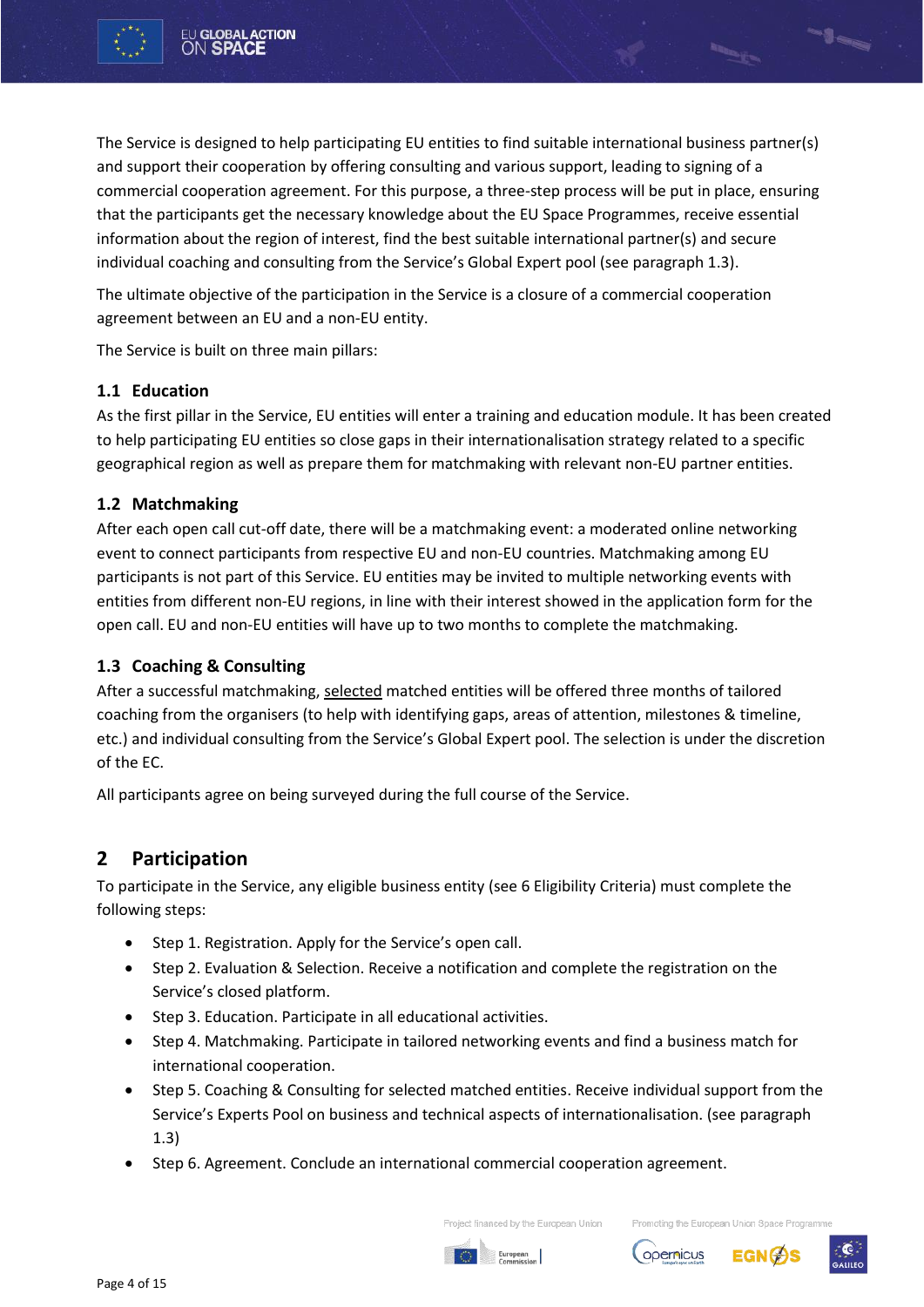

The Application Form can be found in Annex to this document for Participants' reference (paragraph 16).

#### <span id="page-4-0"></span>**3 Cooperation Agreement**

It is expected that participants sign a commercial cooperation agreement with their international counterpart(s) by the end of the Service, should they find a suitable partner. However, neither the EC, nor the Coordinator will be involved in any form into the agreement.

#### <span id="page-4-1"></span>**4 Representations, Assumptions, and Provision of Information**

The information on the Service's website and in the application form template is provided to assist applicants in participating in the process. It is not intended as a basis for any commercial decisions by the applicants and should not be considered a commercial recommendation by the EC or the Coordinator or any of its advisers.

Applicants are responsible for undertaking any investigations they consider necessary to verify any information provided to them during the Service. Applicants must form their own opinions by making investigations and taking advice they deem appropriate regarding their open call applications, educational and matchmaking suggestions, any associated information, and any responses they receive to their questions from the Coordinator or members of the Service's Global Expert pool.

Applicants should form their own conclusions about the methods and resources needed to build an international commercial collaboration. Neither the EC nor the Coordinator assume liability for statements, representations, writings, dialogue, understandings, or information provided in connection with the Service's process. Furthermore, neither the EC nor the Coordinator accept responsibility for any assumptions and calculations made by applicants regarding the resources necessary to meet the Service's requirements.

Applicants must provide the Coordinator with information that enables it to monitor their progress during the Service and one year after. Applicants agree to fulfil the Coordinator's requests to provide it with information about their entities for statistical purposes.

The EC and the Coordinator shall treat as confidential all information contained in the applications. The submitted applications will be protected against any access by unauthorised third parties. The personnel assigned to organise the Service, as well as all members of the Service's Global Expert pool will be required by contract to treat all related matters as confidential.

All the personal data of the participants will also be treated as confidential. Applicants should, however, be aware of the Coordinator's obligations and responsibilities, which may compel it to disclose information provided by applicants in connection with this Service.

By applying to the Service, applicants agree to provide information for promotional and marketing purposes. Selected information may therefore be published through the social media channels and websites of the EC and the Service, or relevant press releases, upon authorisation by the applicant.

### <span id="page-4-2"></span>**5 Applicant Ethics**

Applicants are responsible for ensuring their compliance with the ethical and legal principles of the Service:

Project financed by the European Union





Promoting the European Union Space Programme

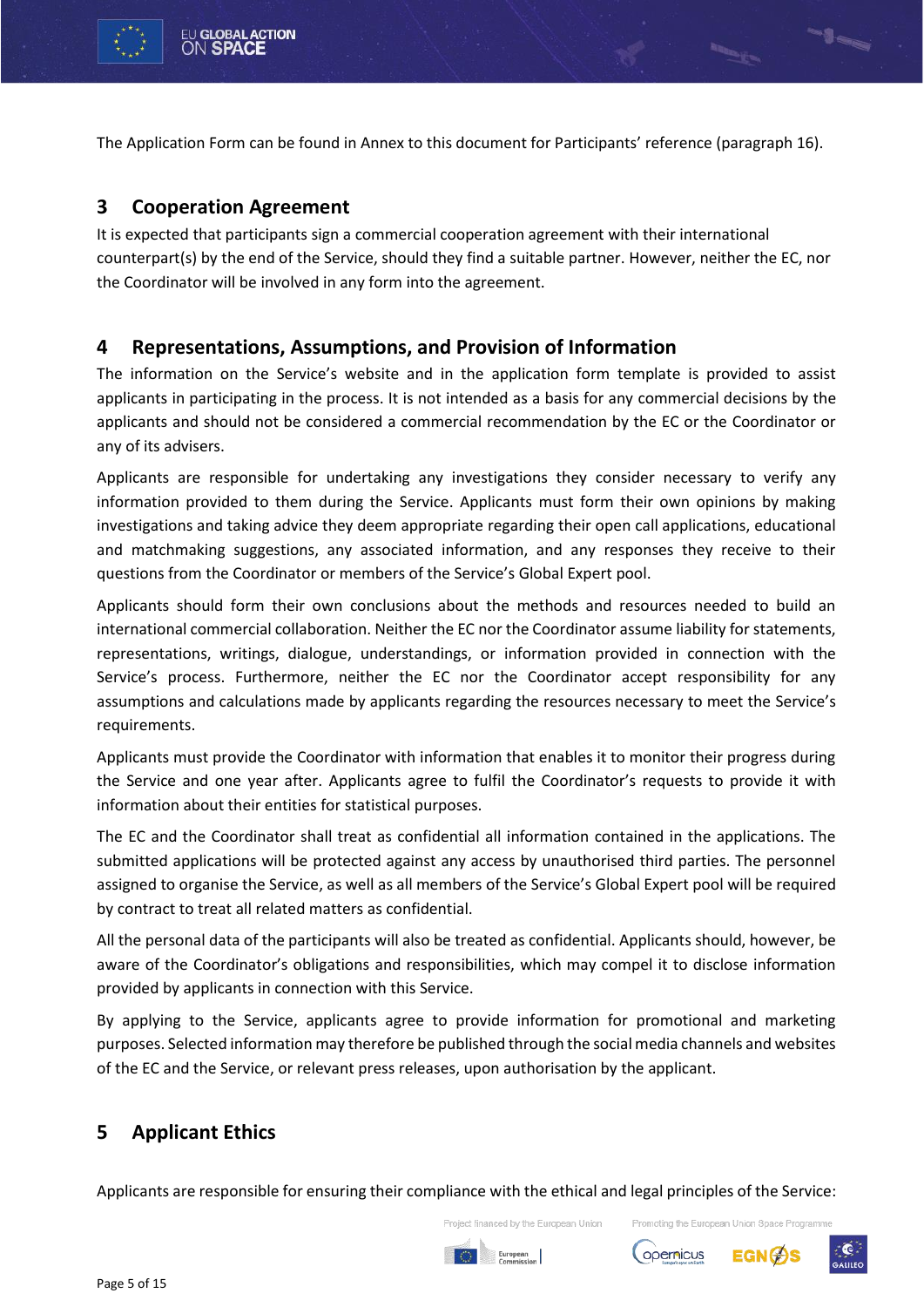

- The information provided in the application forms must be correct and complete.
- Applicants intend to make an international commercial collaboration with eligible entities out of one of the eight participating non-EU regions.
- Applicants should act proactively to find a suitable business partner during the Service.
- Participants commit to fulfil the Service with respect to its deadlines: participate in live educational webinars, study educational videos, actively participate in matchmaking webinars and in other activities foreseen in the Service.

By submitting their applications, participants affirm that they will not violate the rights of any third party. Should any third-party rights nonetheless come to light, participants further affirm that neither the Coordinator nor the EC shall be held liable for any amount of resulting damages or claims. The Coordinator and the EC shall thus be exempt from any third-party claims.

# <span id="page-5-0"></span>**6 Eligibility Criteria**

An EU entity meeting the following criteria is welcome to apply:

- Legally established and based in one of the European Union Member States
- Priority will be given to Small and Medium-Sized Enterprise (SME) according to the [EU definition](https://ec.europa.eu/growth/smes/sme-definition_en)
- Operates or is willing to operate in the space sector, or uses or is willing to use, space data, technologies, services, or applications
- Demonstrates 3 years of financial figures (turnover, net profit, total balance)
- Demonstrates or is willing to demonstrate export outside domestic market (divided into EU and non-EU).

Only single entities are eligible to participate.

Only 100% completed application forms will be considered for the Service.

<span id="page-5-1"></span>The completed proposals will be validated during one of the cut-off periods (see paragraph 9).

#### **7 Withdrawal from the Service**

The applicants have the right to withdraw from the Service at any time by providing the Coordinator with a written notice in free form.

#### <span id="page-5-2"></span>**8 Funding**

All Business Coaching Services are free of charge. No additional funding, or any financial grants are foreseen for participants in this Service.

Project financed by the European Union





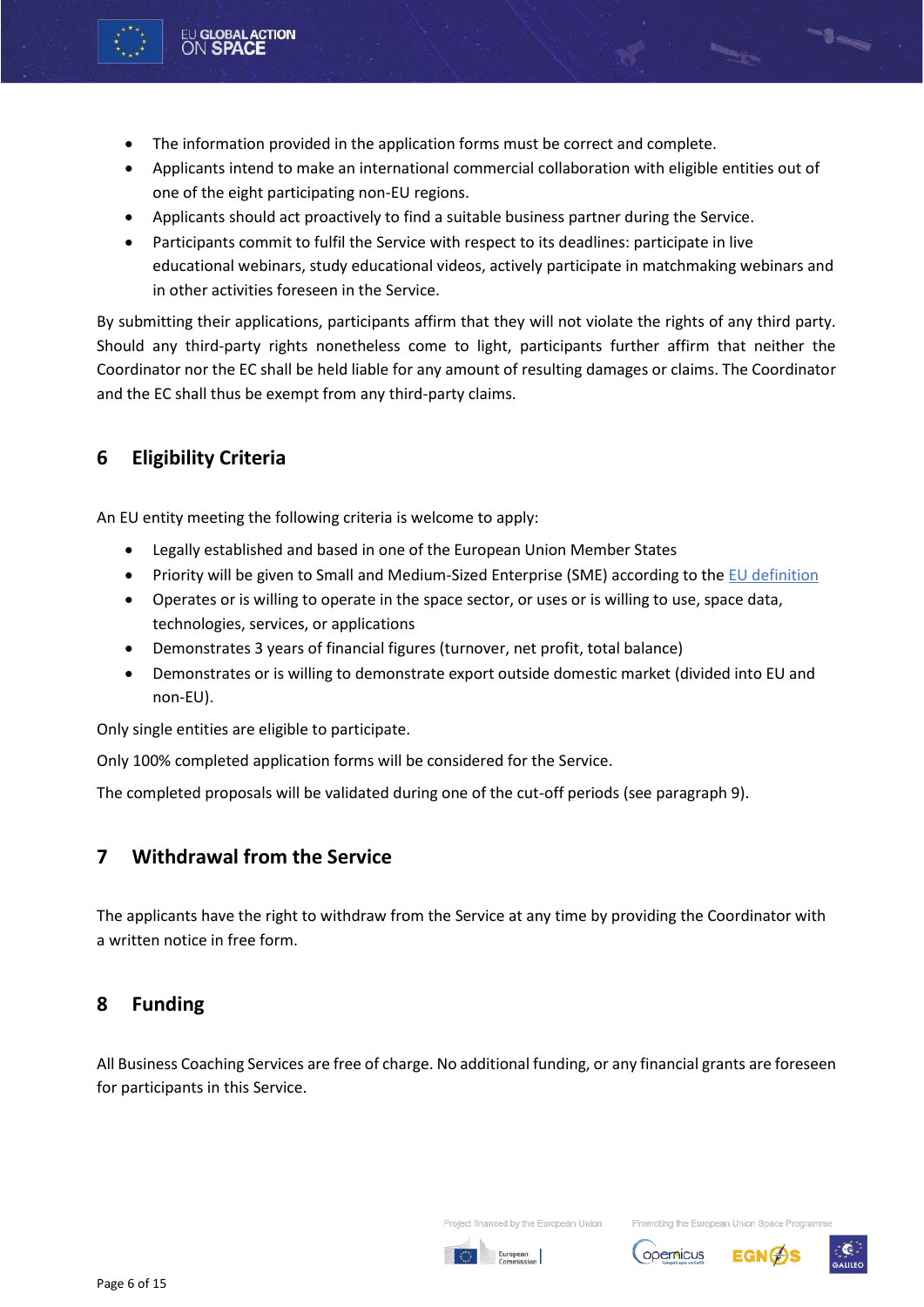# <span id="page-6-0"></span>**9 Timeline**

The candidates can apply for the Service at any time within 24 months, starting from 15.12.2021. The following key periods shall be considered:

- Open call: ongoing submission from 01.12.2021 till 30.11.2023
- Cut-off and validation periods:
	- o March 2022, June 2022, September 2022, December 2022, March 2023, June 2023, September 2023, December 2023
- On-boarding to the Service and educational webinars:
	- o April 2022, July 2022, October 2022, February 2023, April 2023, July 2023, October 2023, February 2024
- Networking and matchmaking events:
	- o April 2022, July 2022, October 2022, February 2023, April 2023, July 2023, October 2023, February 2024
- Assigned individual coaching and consulting: ongoing from 01.05.2022 till 31.05.2024

# <span id="page-6-1"></span>**10 Data Protection and Compliance with the GDPR**

The EC and the Coordinator are committed to complying with EU General Data Protection Regulation (GDPR) in processing participants personal data related to the Service. All participants' personal data shall be handled exclusively in a Member State of the European Union. Any transfer of personal data to a third country is prohibited. The obligations related to personal data protection will remain in effect for an unlimited period or as long as prescribed by applicable law.

By applying, participants agree to comply with the GDPR regarding all personal data that might be included in their applications or used during the Service. Should this condition be violated, the applicant in question will be the only liable party. Neither the EC nor the Coordinator will accept any related responsibilities.

All applications to the open call will be handled according to the privacy policy regulations of the Service (these are available at www.eu-global-space.eu).

### <span id="page-6-2"></span>**11 Governing Law and Jurisdiction**

These Legal Terms and Conditions are subject to the material laws of Belgium. The place of jurisdiction for all legal disputes arising from or otherwise related to these terms is Brussels, Belgium.

Our failure to enforce any right or provision of these Terms & Conditions will not be considered a waiver of those rights. If any provision of these Terms is held to be invalid or unenforceable by a court, the remaining provisions of these Terms & Conditions will remain in effect. These Terms & Conditions constitute the entire agreement between us regarding our Service and supersede and replace any prior agreements we might have between us regarding the Service.



Promoting the European Union Space Programm



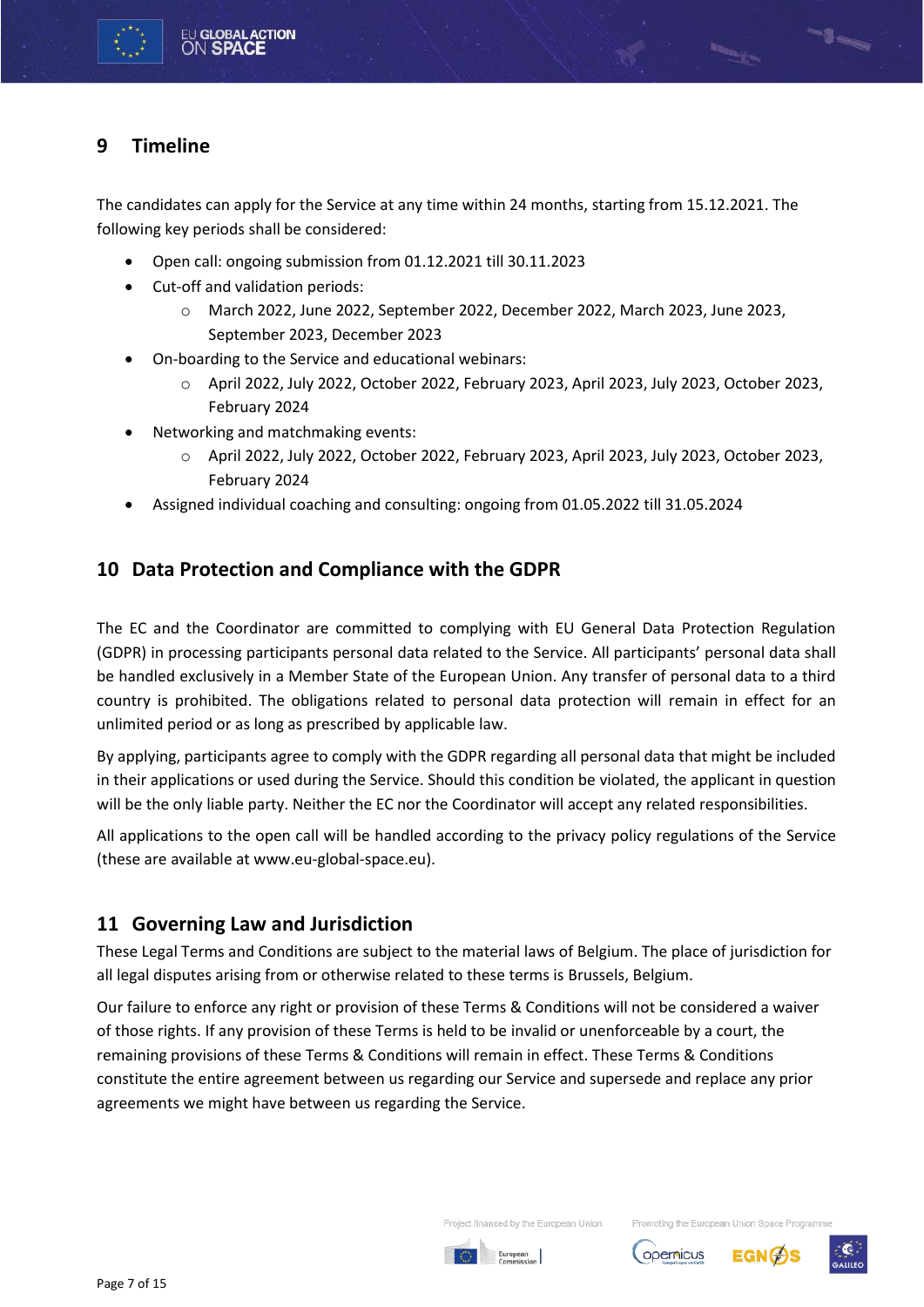### <span id="page-7-0"></span>**12 Disclaimer**

Your participation to the Service or your use of the Platforms is at your sole risk. The Service and its Platforms are provided without warranties of any kind, whether express or implied, including, but not limited to, implied warranties of merchantability, fitness for a particular purpose, non-infringement, or course of performance. The Service and its Platforms are provided on an "AS IS" and "AS AVAILABLE" basis.

The Organisers do not warrant that a) the Service or Platforms will function uninterrupted, secure, or available at any particular time or location; or b) the results of participating in the Service or using the Platforms will meet your requirements. The Organisers also do not warrant that a) any errors or defects in the Platforms will be corrected; b) the Platforms are free of viruses or other harmful components.

This disclaimer of liability applies to any damages or injury caused by any failure of performance, error, omission, interruption, deletion, defect, delay in operation or transmission, computer virus, communication line failure, theft, or destruction or unauthorised access or, alteration of or use of record in connection with the use or operation of the Platforms, whether for breach of contract, tortious behaviour, negligence, or any other cause of action.

We make no representations or warranties of any kind, express or implied, about the completeness, accuracy, reliability, suitability, or availability with respect to the content contained on the Platforms for any purpose. Any reliance you place on such information is therefore strictly at your own risk. We disclaim any express or implied warranty representation or guarantee as to the effectiveness or profitability of the Platforms or that the operation of the Platforms will be uninterrupted or error-free. We are not liable for the consequences of any interruptions or error in the Platforms.

### <span id="page-7-1"></span>**13 Changes**

We reserve the right, at our sole discretion, to modify or replace these Terms & Conditions at any time. If a revision is material, we will try to provide at least 30 days' notice prior to any new terms taking effect. It is your sole responsibility to periodically check these Terms & Conditions for any changes. If you do not agree with any of the changes to these Terms, it is your sole responsibility to stop using the Platforms or participating in the Service. Your continued use of the Platforms or participation in the Service will be deemed as your acceptance thereof.

### <span id="page-7-2"></span>**14 Miscellaneous**

Applications to the Service must be submitted in English. All communication related to the Sercive shall also be conducted in English. Any complaints regarding the validation decisions made shall be arbitrated by the EC. The Coordinator and the EC reserve the right to modify these terms at any time.

The Coordinator may at any time request further supplemental information from applicants to verify or clarify any aspects of their submission or other information they may have provided. A failure to provide supplemental or clarifying information to the Coordinator by a stated deadline may result in the applicant being disqualified from the Service.



Promoting the European Union Space Programme





-l-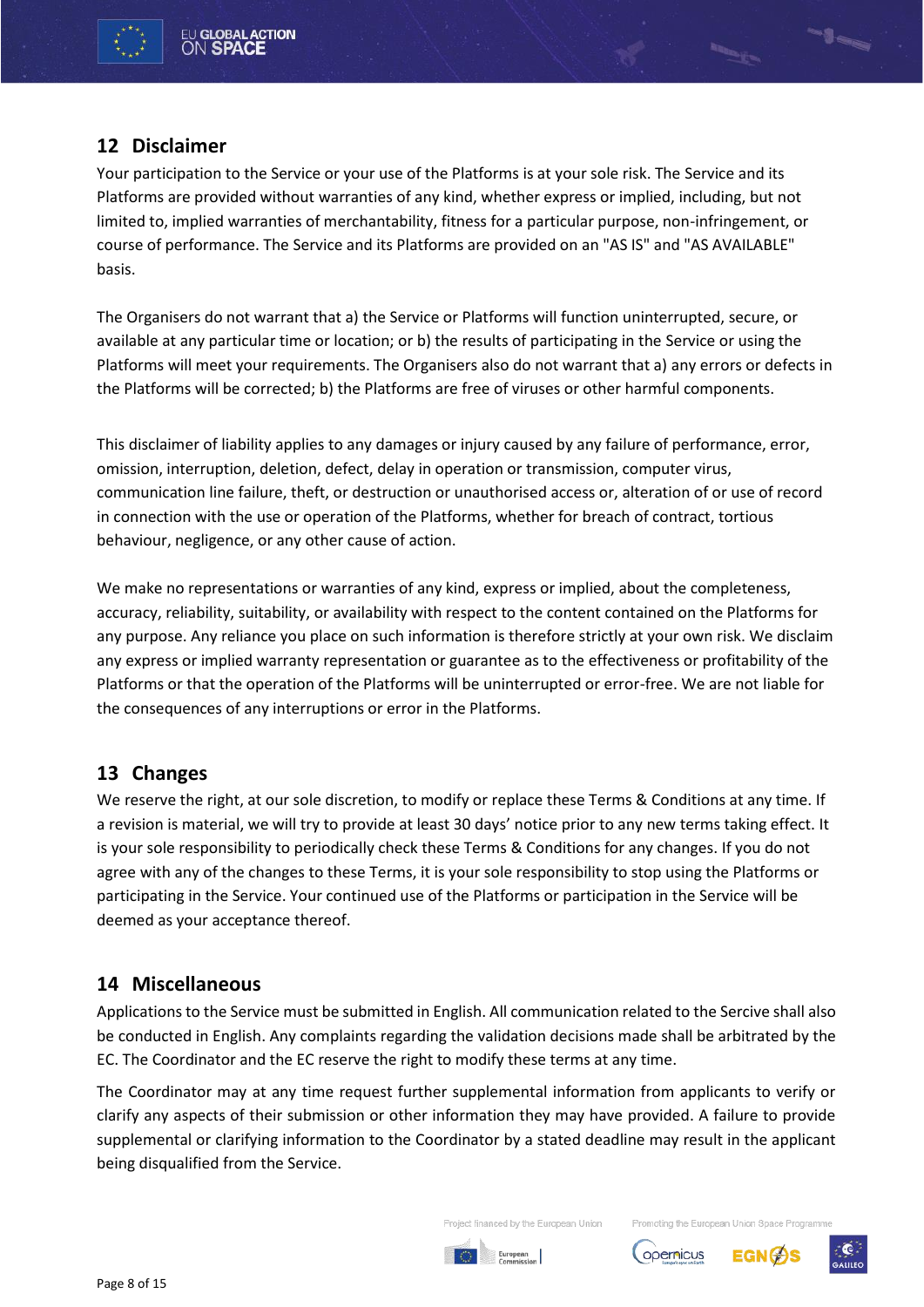

# <span id="page-8-0"></span>**15 Contact**

For more information on the Service, please visit: [www.eu-global-space.eu](http://www.eu-global-space.eu/)

For further questions about the Service, please contact[: businesscoaching@eu-global-space.eu](businesscoaching@eu-global-space.eu)

# <span id="page-8-1"></span>**16 ANNEX. Application Form for entities established in the European Union**

Welcome to the EU Global Action on Space Open Call! Please provide us with as detailed information as possible to increase your chances for successful participation in the EU Global Action on Space Business Coaching Service! You can save your application at any time, edit it, and complete it later. The next cut-off date for an evaluation is on, and the ultimate deadline is 30 November 2023. Your application will be considered for business matchmaking and coaching only when it is 100% complete. Fields marked with an asterisk (\*) are mandatory. In case you encounter any problems or have questions, don't hesitate to get in touch with us via businesscoaching@eu-global-space.eu.

# **1. Registration page**

- 1.1 Contact person's First Name\*
- 1.2 Contact person's Last Name\*
- 1.3 Country of your company's legal registration \*
- 1.4 Contact person's Email\*
- 1.5 Box "I accept the Privacy Policy"\*
- 1.6 Box "I accept the Terms of Participation"\*
- 1.7 Choose a password\*
- 1.8 Confirm your password\*

# **2. Contact person's details**

- 2.1 Your position in the company\*
- 2.2 Your phone number\*
- 2.3 How did you find out about the EU Global Action on Space? \* (multiple choice)
	- □ Social Media
	- □ EU Global Action on Space webpage
	- $\Box$  Online news source
	- $\Box$  Other (Please specify)  $\Box$

Project financed by the European Union





Promoting the European Union Space Programn

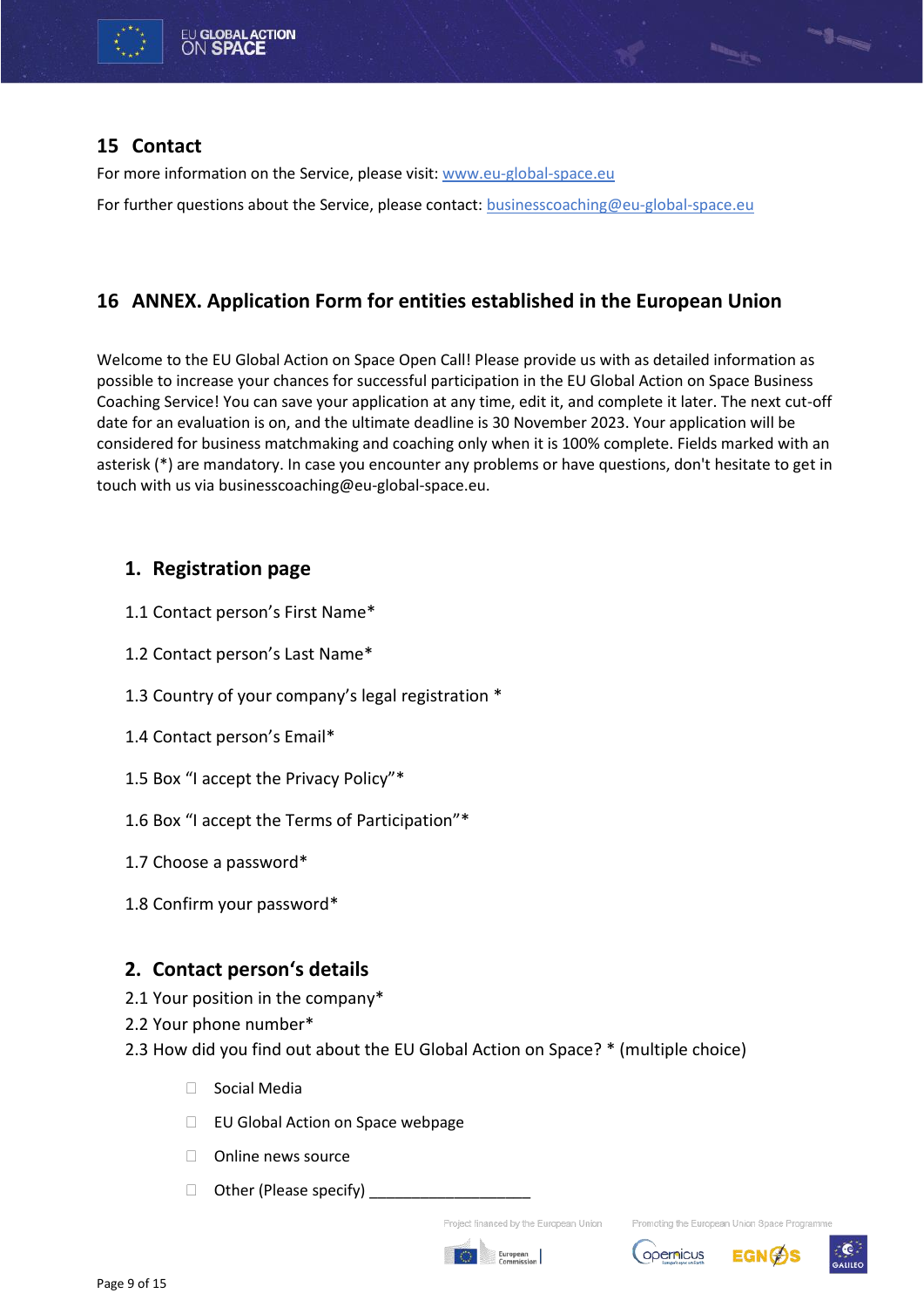

# **3. Company's details**

- 3.1 Company's Name\*
- 3.2 Legal address: \*
- Street
- Postal code
- City
- **Country**

3.3 Mailing address: \* (option to tick a box "the same as legal address")

- **Street**
- Postal code
- City
- **Country**

3.4 Business organisation form\* (single choice)

- o Privately owned company
- o Publicly owned company
- o Non-profit organisation
- o Public institution (university, research centre, governmental agency, etc.)
- $\circ$  Other (please specify)  $\qquad \qquad$
- 3.5 Company's Webpage\*
- 3.6 Company's registration number\*
- 3.7 The year your company was founded \*

#### 3.8 Number of employees\*

#### 3.9 Turnover\*

#### In 2018

In 2019

In 2020

#### 3.10 Net profit\*

In 2018

Project financed by the European Union









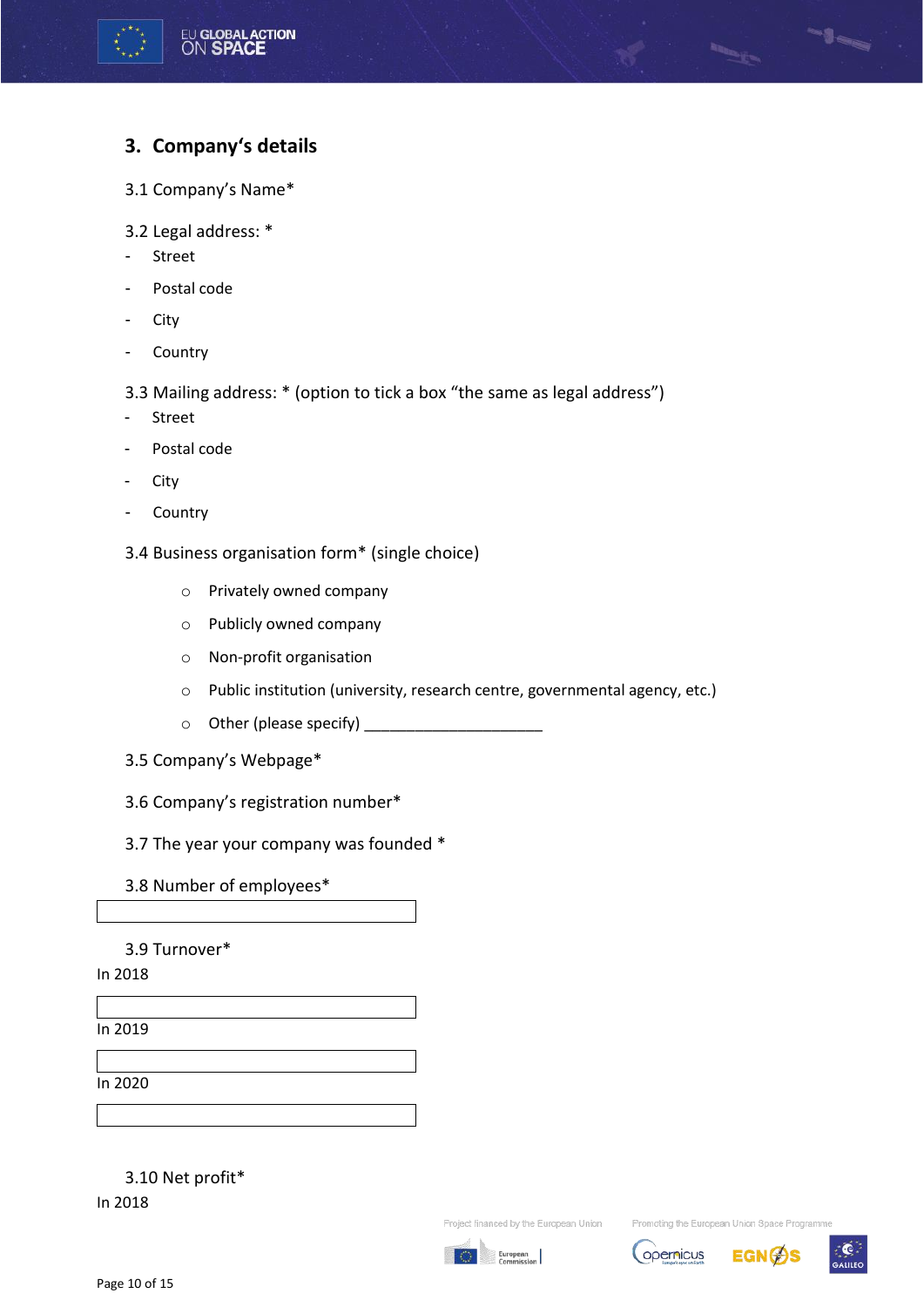

In 2020

3.11 Total balance\*

In 2018

In 2019

In 2020

3.12 Is your company a: \* (multiple choice)

- Manufacturer
- □ Service Provider
- □ Software Developer
- $\Box$  Other (please specify)

3.13 Export outside domestic market\* (single choice)

- o Export within the EU
- o Export outside the EU
- o Export both, within and outside the EU
- o Don't export but willing to do
- o Don't export and don't intend to

3.14 Please write here a short motivation statement on why your company should be considered for this Business Coaching Service.\* (free text, limit 500 characters)

# **4. Description of activity**

In this section, please describe up to three products or services your company offers.

Project financed by the European Union



Promoting the European Union Space Programme



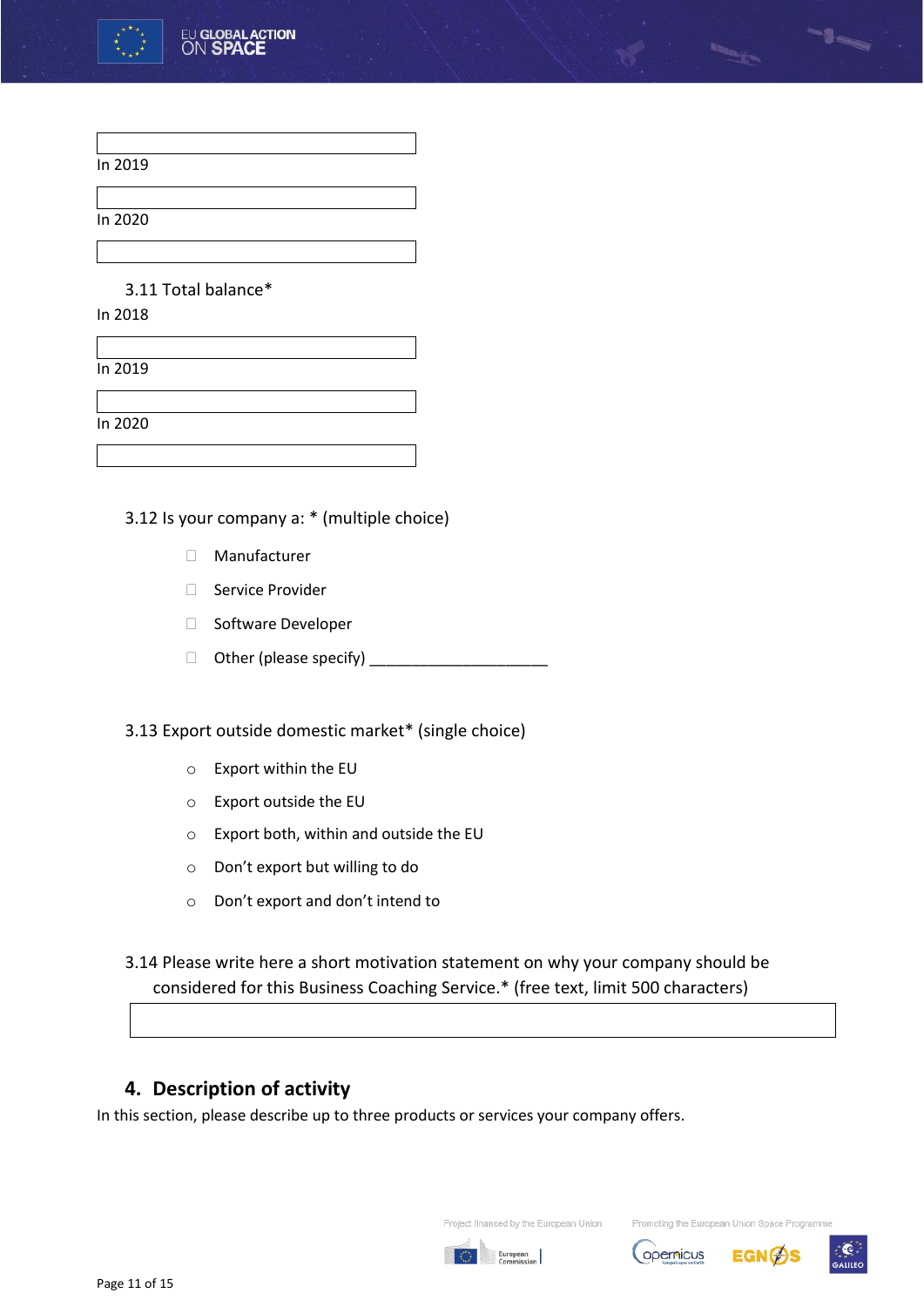

4.1 Please briefly describe here your product/ service in non-technical language\* (free text, limit 500 characters)

4.2 Field of your technology application related to the product/ service described in 4.1. \* (multiple choice, limited up to 5 options)

- Agriculture & Food
- Automotive
- Aviation
- □ Biodiversity & Environmental Protection
- □ Climate & Energy
- □ Culture & Entertainment
- Disaster Management
- $\Box$  Education
- Finance
- **Fishery**
- □ Forestry
- □ Information & Communication
- $\Box$  Infrastructure
- □ Insurance
- Materials and Mining
- Media
- Medtech
- Oil & Gas
- **D** Other Manufacturing
- Pharmaceutical
- D Public Service
- Renewable Energy
- □ Safety & Security
- □ Semiconductors & Electronics
- Space:
	- Earth Observation
	- upstream

Project financed by the European Union



opernicus



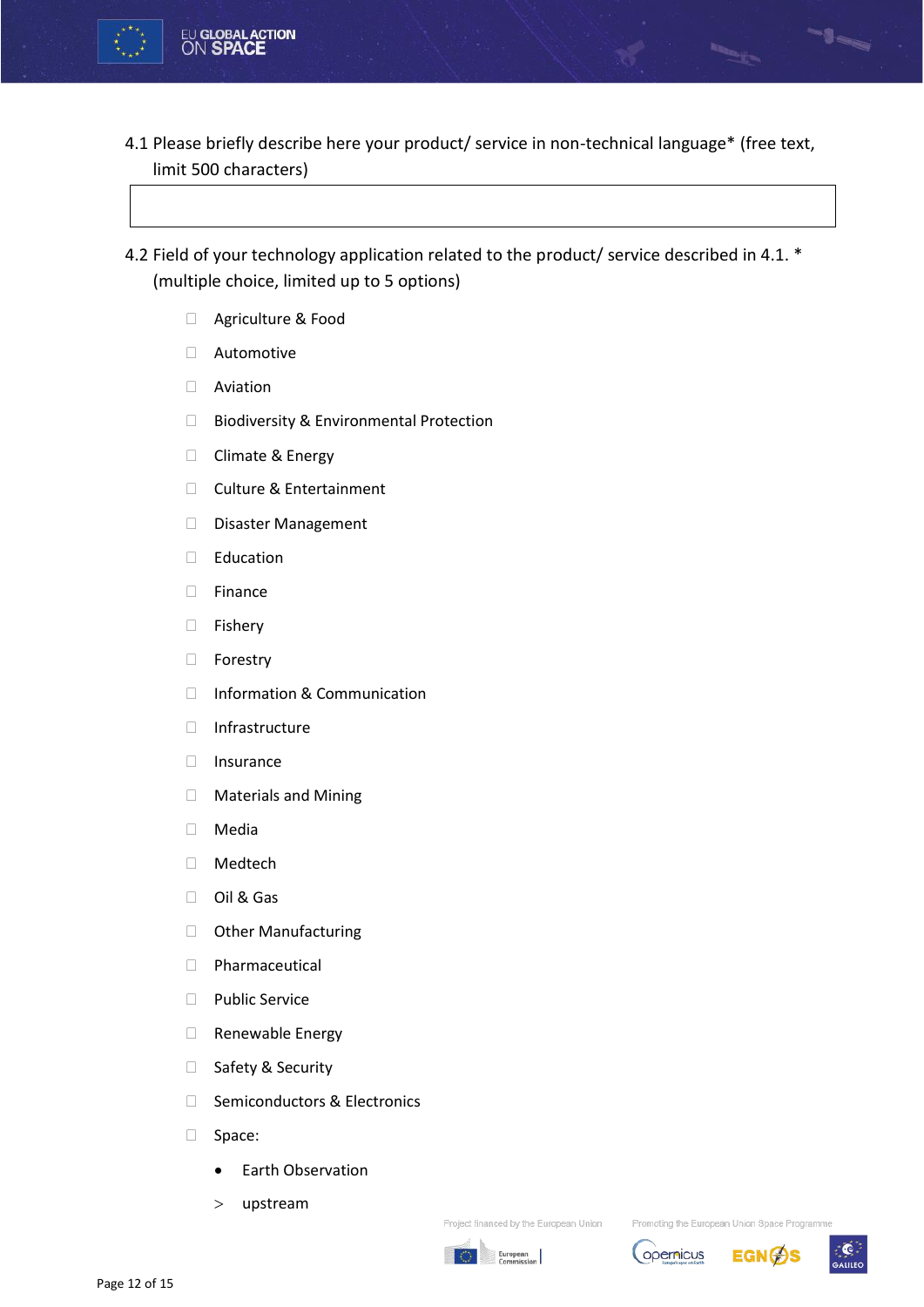

- mid-stream
- downstream
- GNSS (Navigation)
- upstream
- mid-stream
- downstream
- □ Sport
- □ Territorial Management & Urban Planning
- □ Tourism & Leisure, Cultural Heritage
- $\Box$  Trade & Retail
- □ Transport & Mobility
- □ Water Management & Marine Sciences
- 4.3 Please indicate a Technology Readiness Level (TRL) of your product or service. \* (single choice)
	- o Experimental proof of concept (TRL 3)
	- o Technology validated (TRL 4-5)
	- o Prototype demonstrated (TRL 6-7)
	- o System proven (TRL 8)
	- o Solution available on domestic market (TRL 9)
	- o Solution available for international markets (TRL 9)

4.4 Is your product or service also intended for defence use? \* (single choice)

- o Yes
- o No
- 4.5 Is your product/ service subject to specific export or other regulations? (European Union / national) \* (single choice)
	- o Yes. If so, please state which:
	- o No

#### **5. General questions**

- 5.1 What kind of international experience does your company have? Please, choose the most relevant option\* (single choice)
	- o Business partners on domestic market only
	- o Business partners abroad but on the same continent

Promoting the European Union Space Programm



Project financed by the European Union





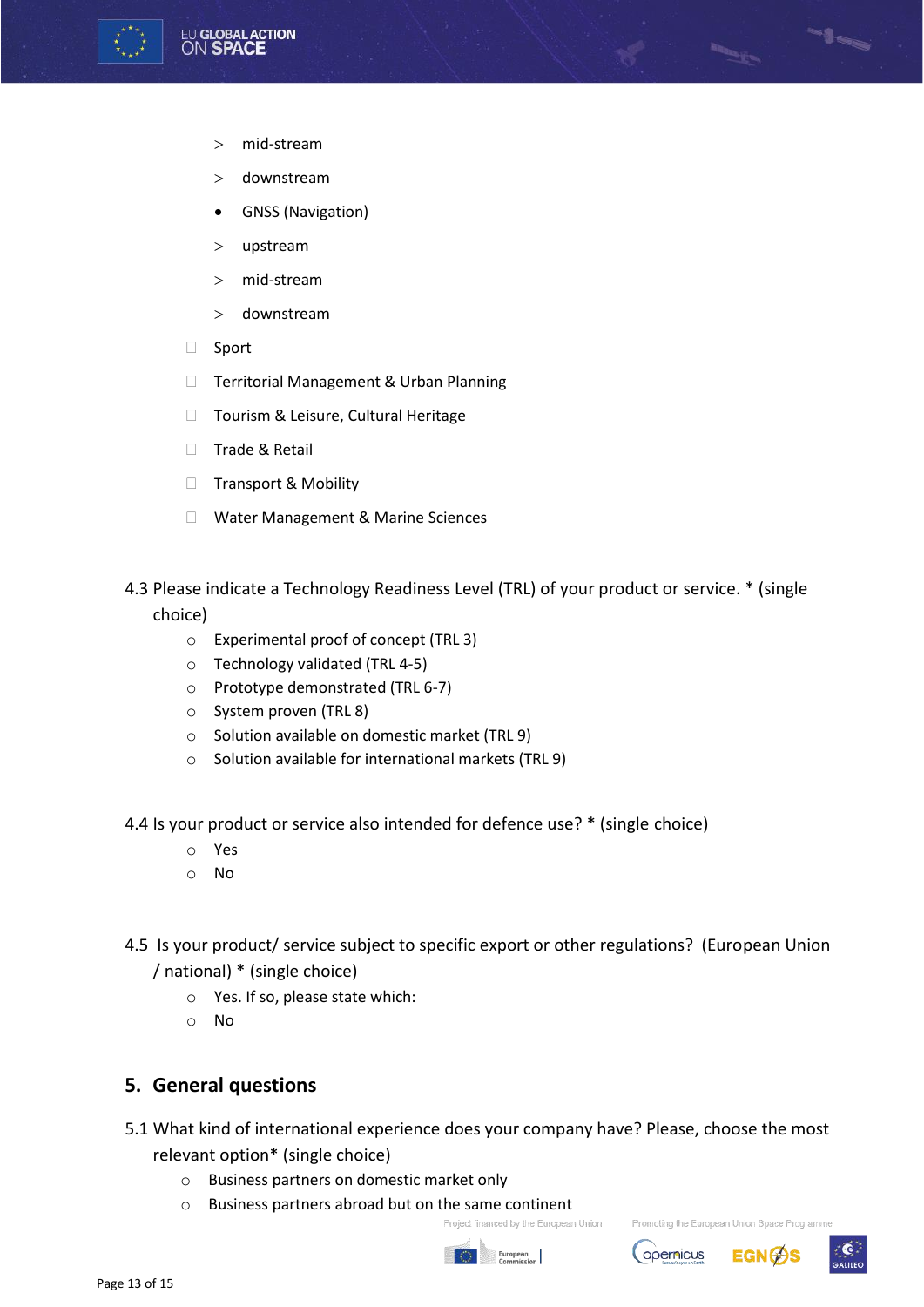

- $\circ$  Intercontinental but not global own at least one legal entity outside your headquarters, e.g. sales subsidiary abroad
- o Global business own foreign legal entities e.g. production facilities

5.2 At which life stage is your company now? \* (single choice)

- $\circ$  < 2 years
- o 3-5 years
- o 6-9 years
- $\circ$  > 10 years
- 5.3 Do you have capabilities for international expansion? \* (single choice)
	- o No employees with international experience/responsibility
	- o Employees with project-based international experience/responsibility
	- o Dedicated person for internationalization
	- o A dedicated department for international business development
- 5.4 Do you have budget allocated for international expansion? \* (single choice)
	- o No budget for internationalization
	- o Planned funding for internationalization
	- o Dedicated budget for internationalization
	- o Yearly budget for internationalization in place
- 5.5 What is the current stage of your company's internationalisation at this moment? \* (single choice)
	- o No intention prior to the Business Coaching Service
	- o Planned intention for a foreign market entry
	- o Implementation of expansion on international markets
	- o 1-2 established international cooperations
	- o Established multi-national market presence
- 5.6 How experienced is your company in building and maintaining international partnerships?
	- \* (single choice)
		- o Only collaboration with domestic partners
		- o First collaboration with 1-2 international partners
		- o Doing business with 3-5 international partners / planned partner management
		- o Doing business with 5-10 international partners / established partner management
		- o Multiple international partners / established partner management
- 5.7 How long does your company have international experience? \* (single choice)
	- o None
	- o 2 years
	- o 2-5 years





Promoting the European Union Space Programm

-les